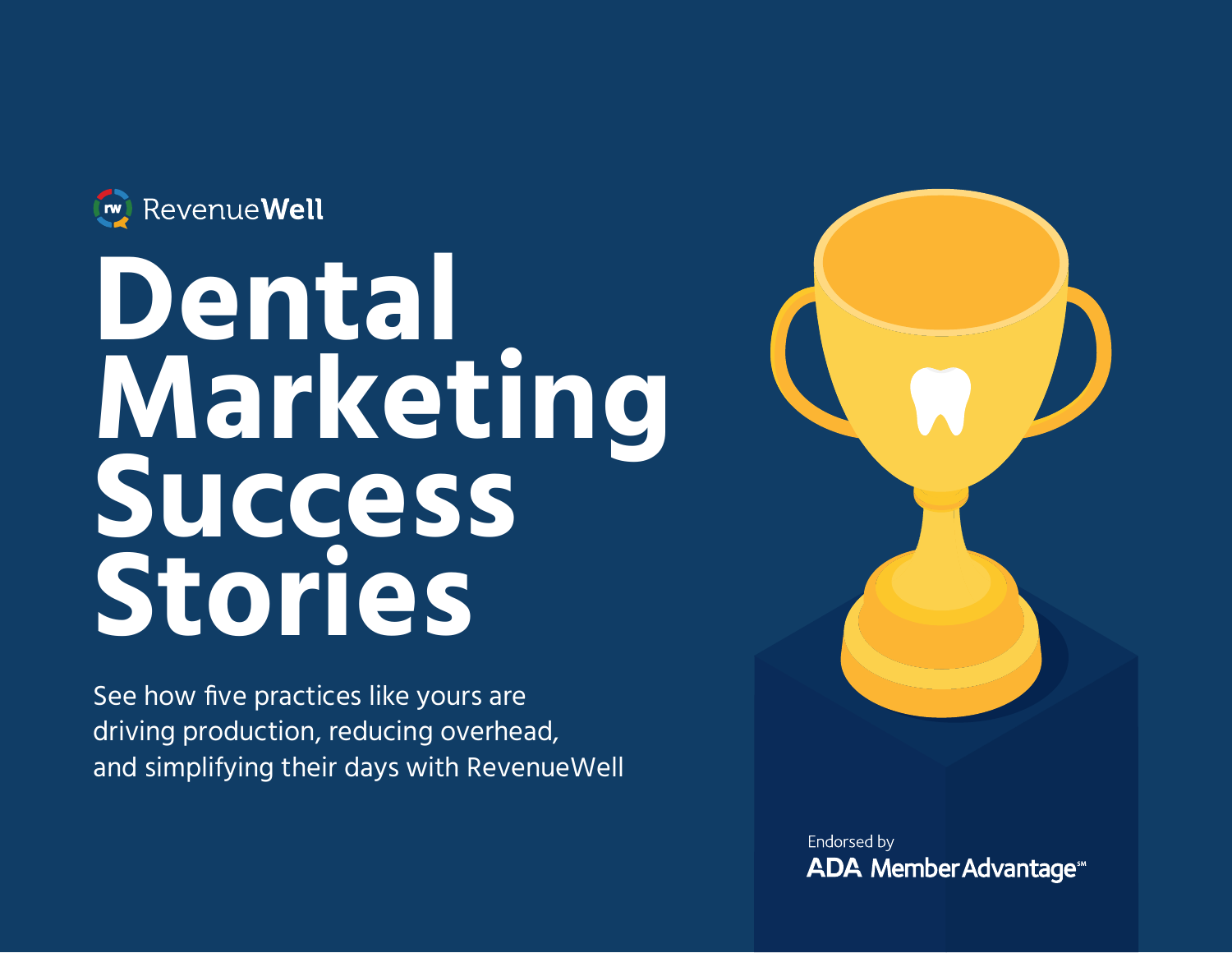#### **Introduction**

Running a dental practice can be as frustrating as it is rewarding. Every day brings new challenges and timeconsuming tasks that keep you from focusing on what matters most: Filling your schedule and providing an amazing patient experience.

This collection of Success Stories will show you exactly how practices like

yours are meeting these challenges and using RevenueWell to bring in new patients, reactivate existing patients, and even create new revenue streams —all while simplifying their days so they can focus on what matters most.

We know you'll get some great ideas from these amazing practices. Enjoy!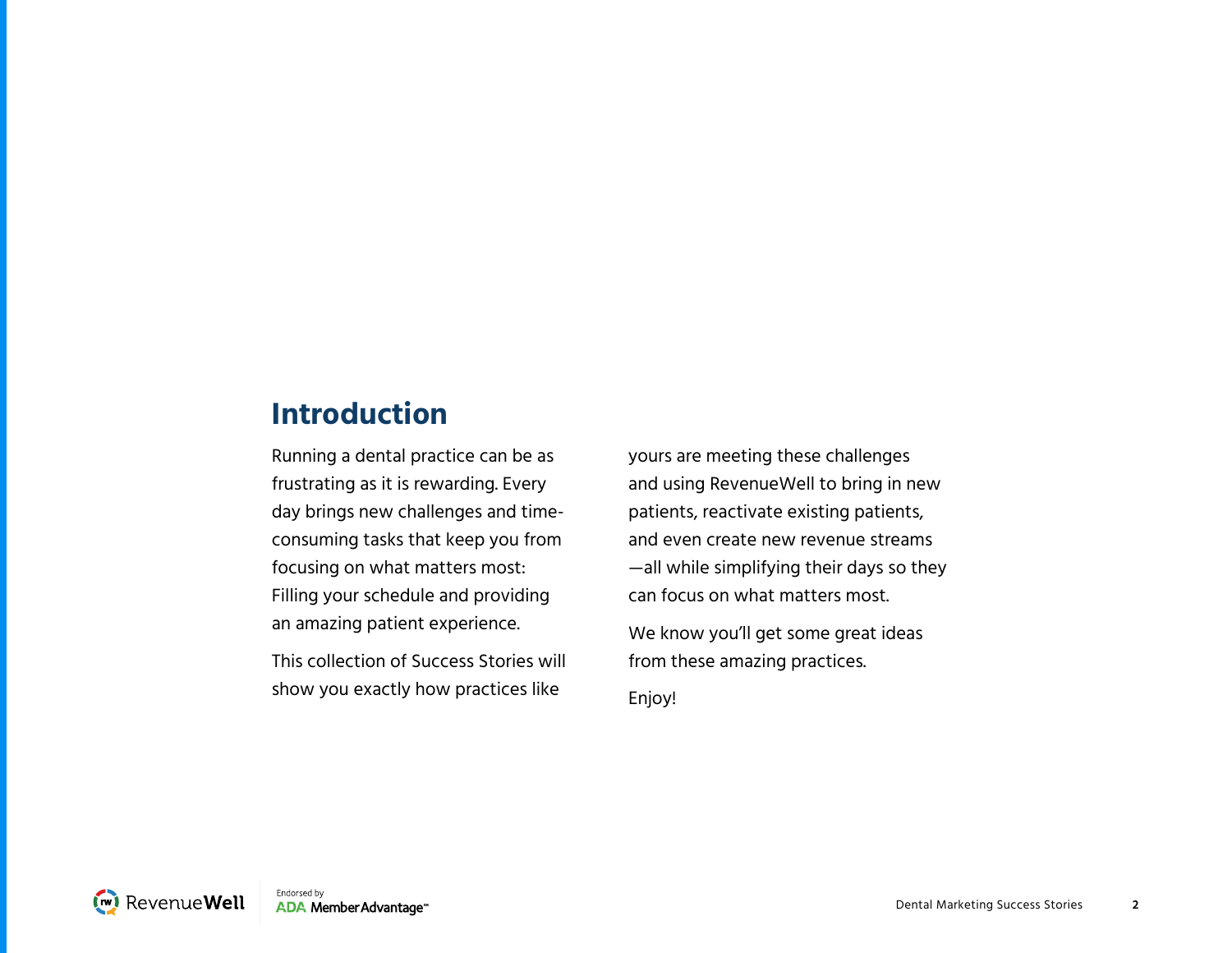#### **Contents**

| <b>The Strategic Thinker</b>   |    |
|--------------------------------|----|
| <b>The Successful Switcher</b> | 8  |
| <b>The Patient Reactivator</b> | 12 |
| <b>The Whitening Wizard</b>    | 16 |
| <b>The Schedule Optimizer</b>  | 20 |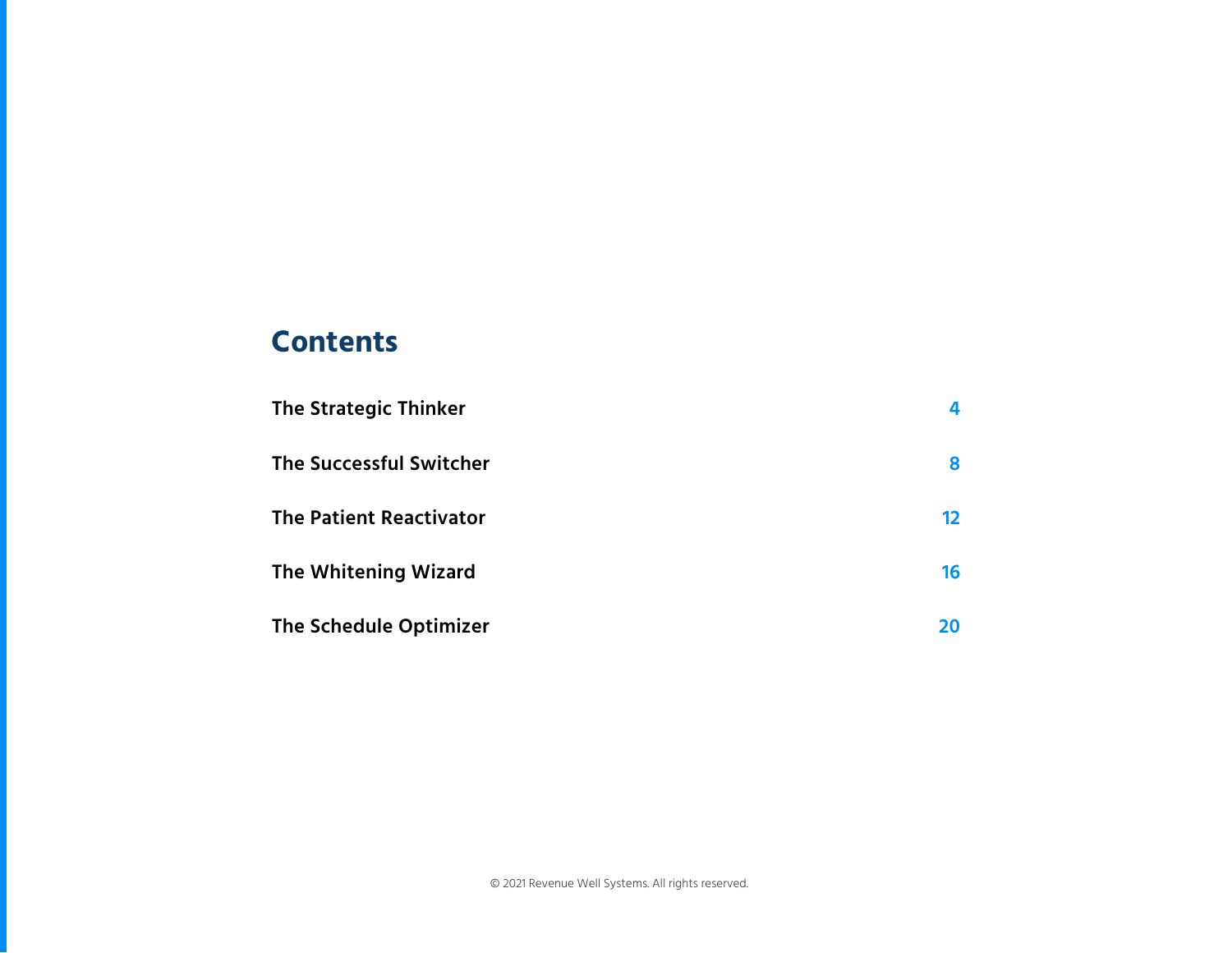## <span id="page-3-0"></span>**The Strategic Thinker**

With a long-term growth strategy in mind, co-owner and director of business operations Troy Walton wanted a solution set that could deliver better patient experiences and scale as the practice grew.





West Columbus, OH

**Results**

**24,596** lifetime appointments confirmed

**3X** new patient visits per year on average





**30 Employees**

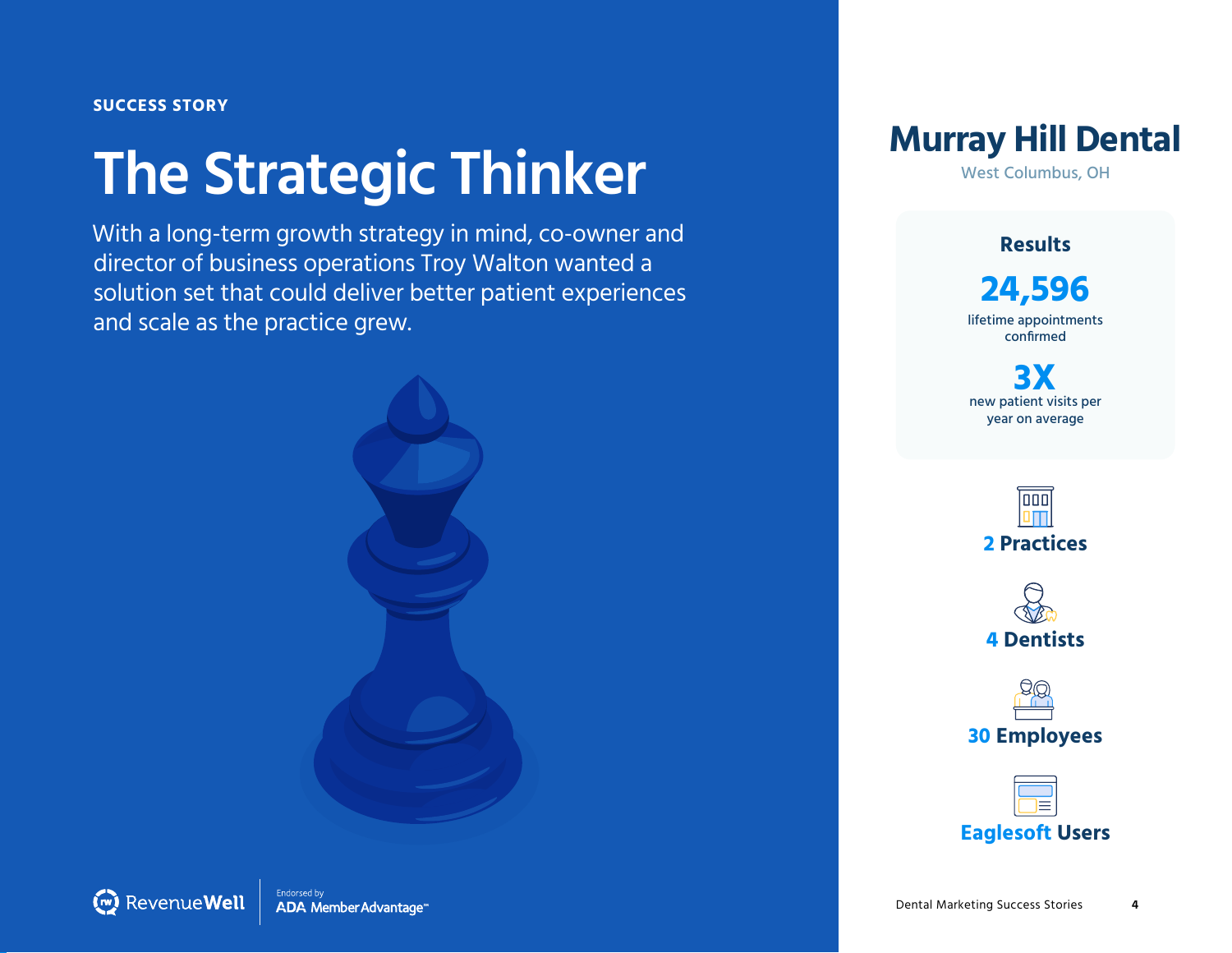#### **The Problem**

Murray Hill Dental co-owner and director of business operations Troy Walton likes smooth and steady growth. Walton and partner Dr. Melissa Brown first acquired their West Columbus, Ohiobased practice in the spring of 2011. After updating the office's out-of-style décor and modernizing its antiquated technology, the team devoted itself to growing the business. In 2015, Murray Hill Dental acquired a second practice in nearby Westerville. They started with two partners and three employees and then expanded to a team of 30 employees (including three new doctors) and are poised to continue growing.

The team needed a software solution set that would grow with them, improve

their operational efficiency and

provide a more personalized patient experience. With the addition of a

### **The team needed a software solution set that would grow with them.**

second practice and the team expansion, it was also important to find solutions that could integrate with their PMS and streamline business processes.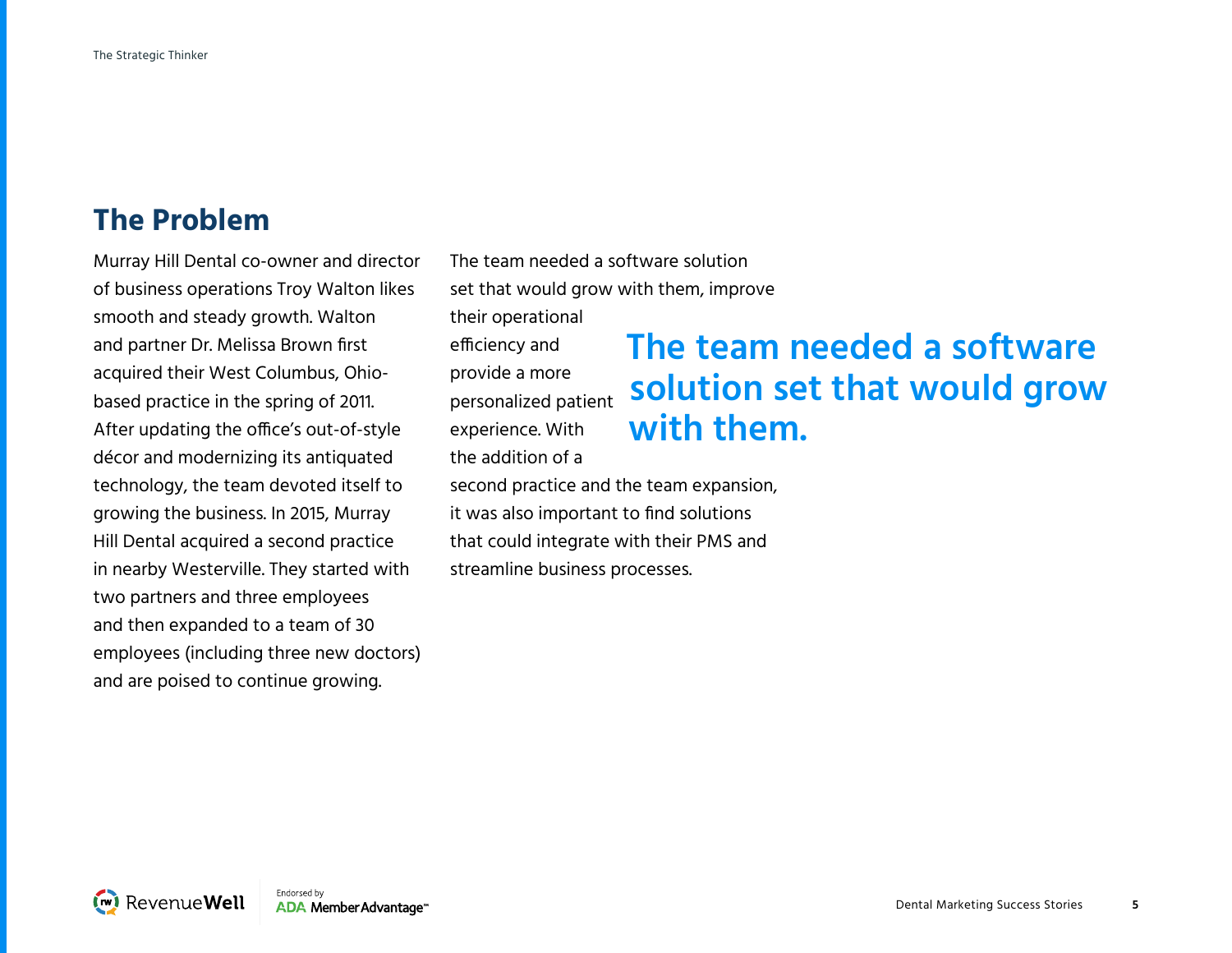#### **The Solution**

Murray Hill Dental uses three RevenueWell products. The team started using RevenueWell Marketing Platform in 2017 when it shifted from a different product. The fact that RevenueWell completely integrated with Eaglesoft was a key part of the practice's decision to switch. The Murray Hill team also appreciated that RevenueWell exclusively served dental practices and the RevenueWell team had in-depth knowledge and expertise to understand

their unique needs and challenges.

In 2018, Murray Hill Dental added RevenueWell Forms. Although the practice had developed its own proprietary forms software, RevenueWell's ability to sync with Eaglesoft was valuable. With the RevenueWell and Eaglesoft integration, the front office team didn't have to manually enter patient data into their PMS. Murray Hill Dental could save countless hours while also preventing

"RevenueWell Phone makes us more efficient," Walton says. "Whenever a call comes in, we see a screen with everything we need to know about the patient—from needs to family members to birthdays to account balances—and that helps us understand what the patient needs to schedule for, or what their family members need to schedule for."

With RevenueWell Phone, the team has meaningful and personalized conversations with each patient.

### **With RevenueWell Phone, the team has meaningful and personalized conversations with each patient.**

In 2019, Murray Hill Dental added RevenueWell Phone.

costly transcription

errors.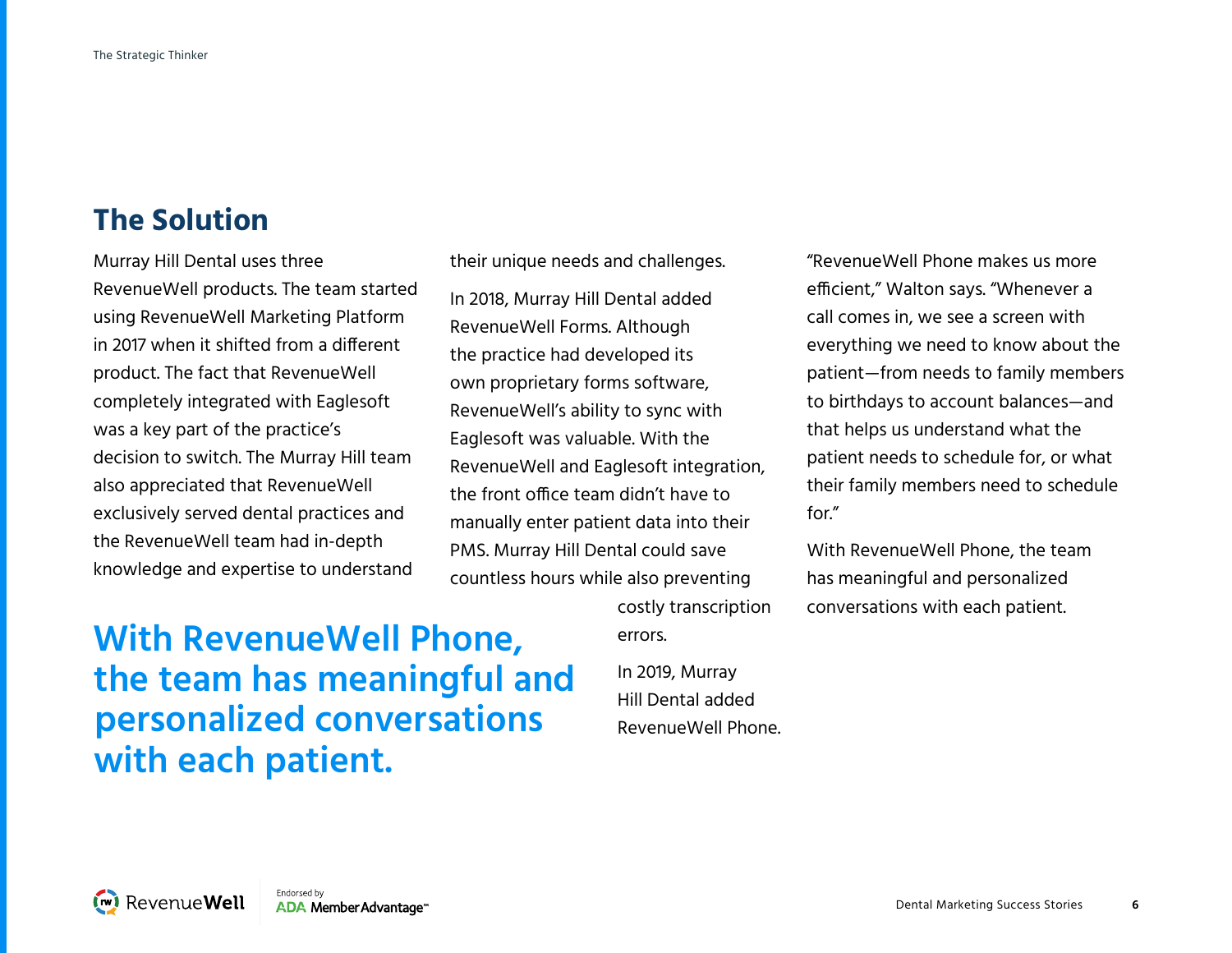#### **The Results**

RevenueWell's Marketing Platform, Forms and Phone empower the Murray Hill Dental team to use their time more efficiently and deliver modern, personalized patient experiences inperson and online. This also helps keep prospective and current patients engaged and builds loyalty, which ultimately leads to consistent profitability and growth potential.

"One of the greatest things our patients say to us is, 'We got an email before we even left the parking lot," Walton says.

"They think we took the time to send them a highly personalized email tailored to their unique situation when it was RevenueWell on autopilot. That helps us strengthen our relationship."

### **"Because of its efficiency and utility, RevenueWell has offset our labor costs for four years now."**

Troy Walton Co-Owner and Director of Business Operations, Murray Hill Dental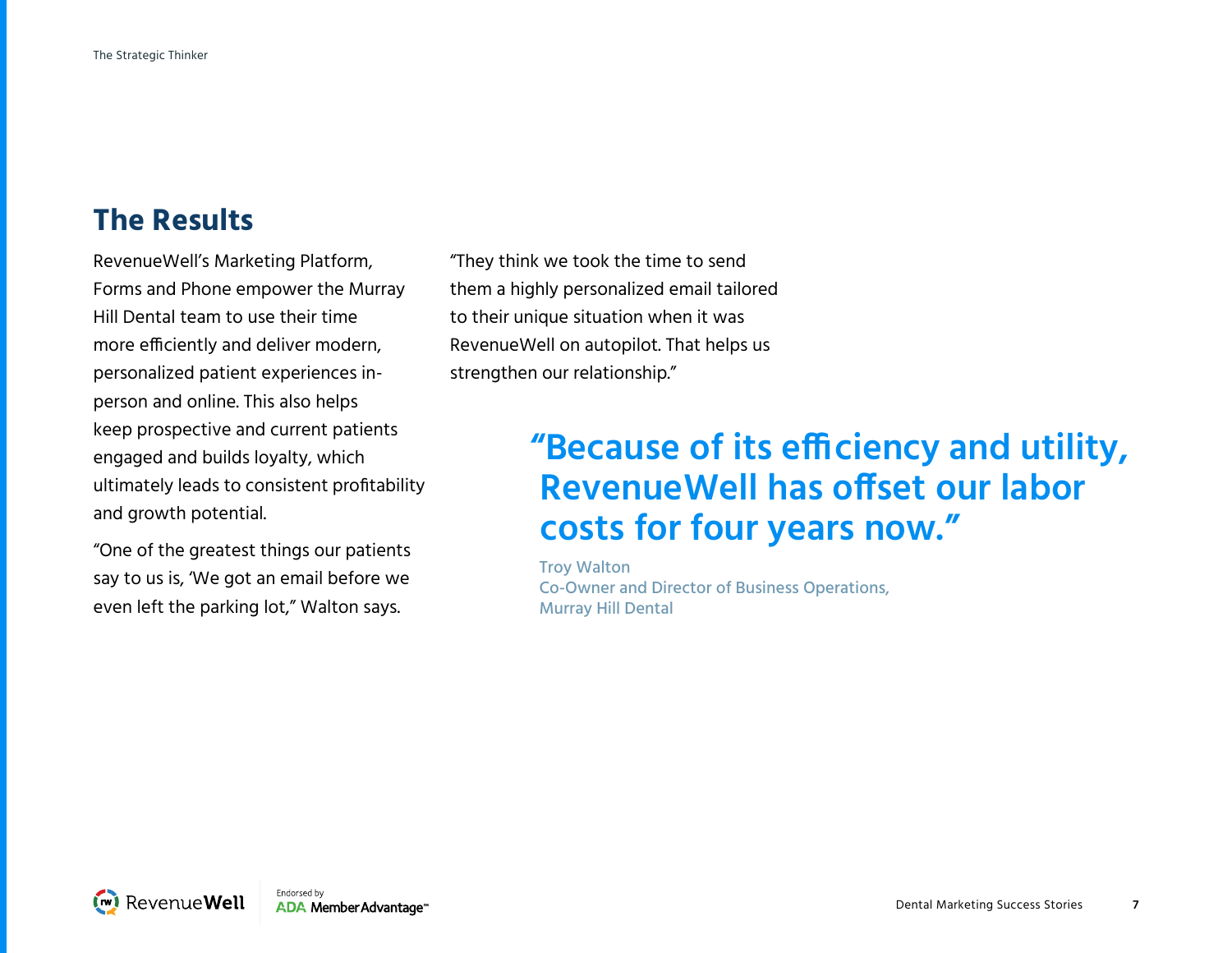#### <span id="page-7-0"></span>**SUCCESS STORIES**

## **The Successful Switcher**

Switching to RevenueWell streamlined operations and increased revenue while maintaining each practice's unique identity.





**\$100,000** from a single reactivation campaign **Results**

> $\boxed{000}$ **42 Practices**

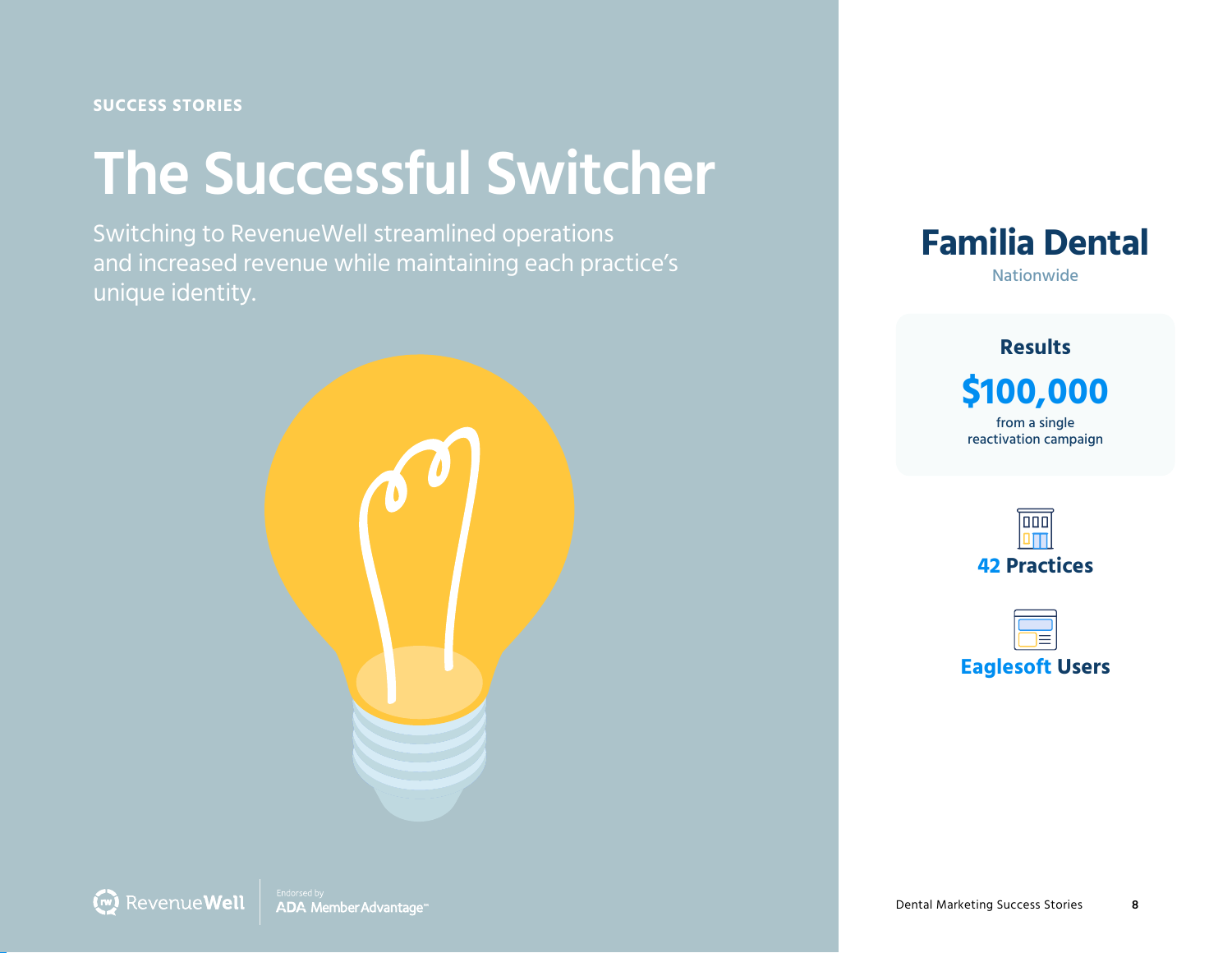#### **The Problem**

Familia Dental needed a change. The 42-practice organization simply wasn't getting the service it needed from its tenured marketing and communications provider.

"We were not happy with our current solution, as it was failing our patients and lacking quality controls," says Chief Marketing Officer, Leslie Brewer.

According to Brewer, when the system would crash, Familia's leadership team wouldn't know for several days, finding out only from practices whose patients hadn't been confirmed.

"Unfortunately, the issues were ongoing and started to impact our show-rate

in the offices," explains Brewer. "This led us to search for a better confirmation platform."

After deciding to find a more reliable platform,

Familia Dental's CMO decided she also needed something more sophisticated. Brewer and her team had planned on growing revenue through traditional marketing campaigns and were looking for ways to engage with patients in the community.

Says Brewer, "In tandem to the confirmation solution search, I had begun looking for a nurture platform

## **"We were not happy with our current solution, as it was failing our patients and lacking quality controls."**

to support daily, weekly, and monthly communications for our returning patients. Creating loyalty, engagement and a local community feel was an important lever missing from our current retention strategy, so finding a company that could interface with our current EMR was important."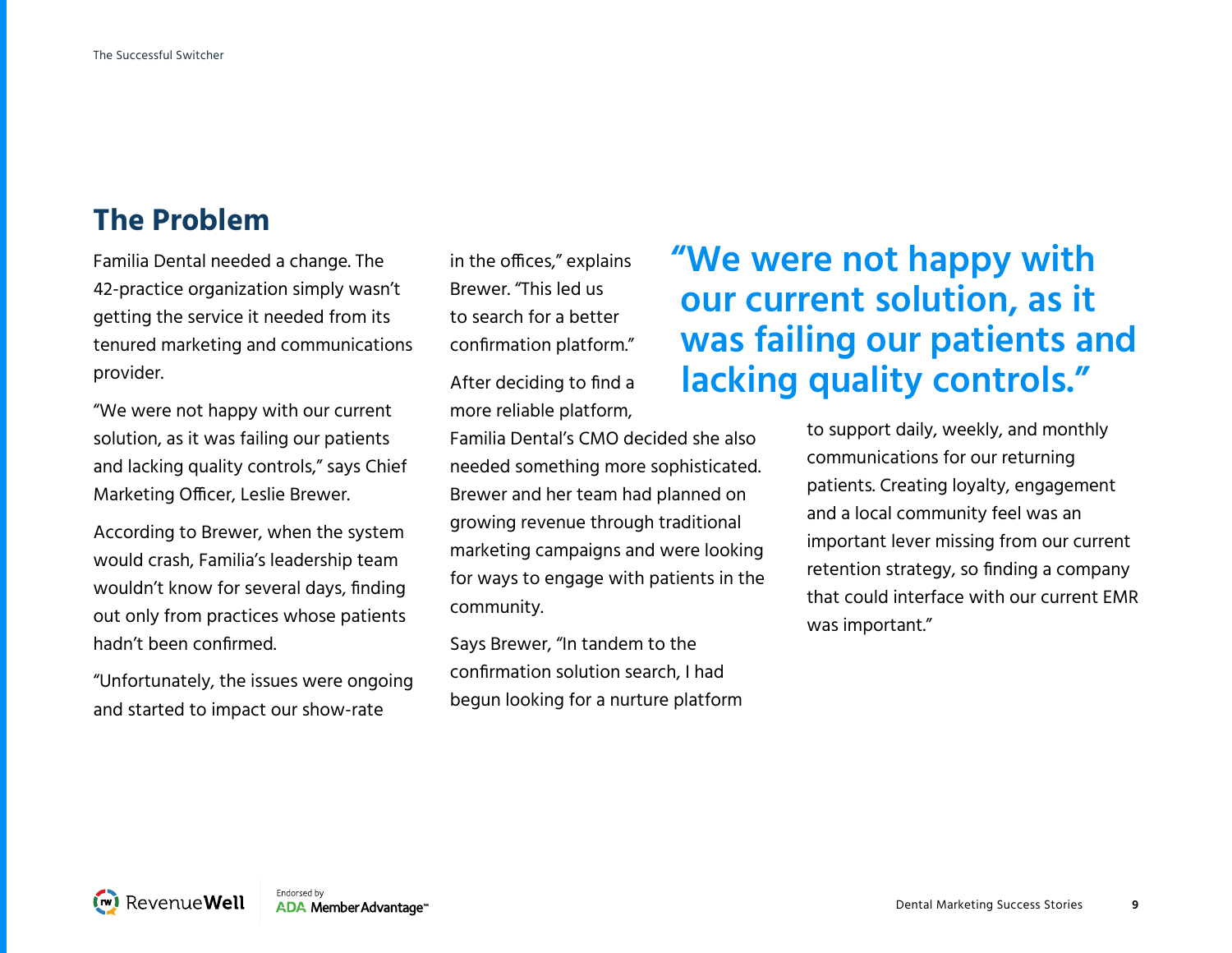#### **Why RevenueWell**

After performing her due diligence, Brewer decided RevenueWell was the right option for Familia Dental. She says it was an easy sell to leadership due to the value-added features at no extra expense to the company. "I was able to demonstrate that RevenueWell could solve our confirmation issues while also providing added value and capabilities we didn't have at the time. Those features included being able to disseminate educational and officespecific communication campaigns, capture customer experience results, push and request online ratings and reviews, and help our offices fill their schedules. From an economics standpoint, I was able to upgrade my

confirmation system and add four additional services without having to pay an extra dime."

With RevenueWell, Brewer and her marketing team were now able to roll out the drip campaigns they had envisioned.

Thanks to RevenueWell's reputation monitoring capabilities, Familia Dental could also survey patients across

**It was an easy sell to leadership due to the value-added features at no extra expense to the company.**

underperforming offices and then set new KPIs specifically tied to patient satisfaction. According to Brewer, before using a comprehensive system like RevenueWell, targeted research had cost the company upwards of \$50,000.

Most importantly, Familia Dental was able to find a partner who is receptive to its needs. Says Brewer, "What makes RevenueWell an incredible

> product and service is its reliability, functionality, and responsiveness. Their commitment to client and customer experience is impressive, along with their ability to listen to feedback and improve along the way."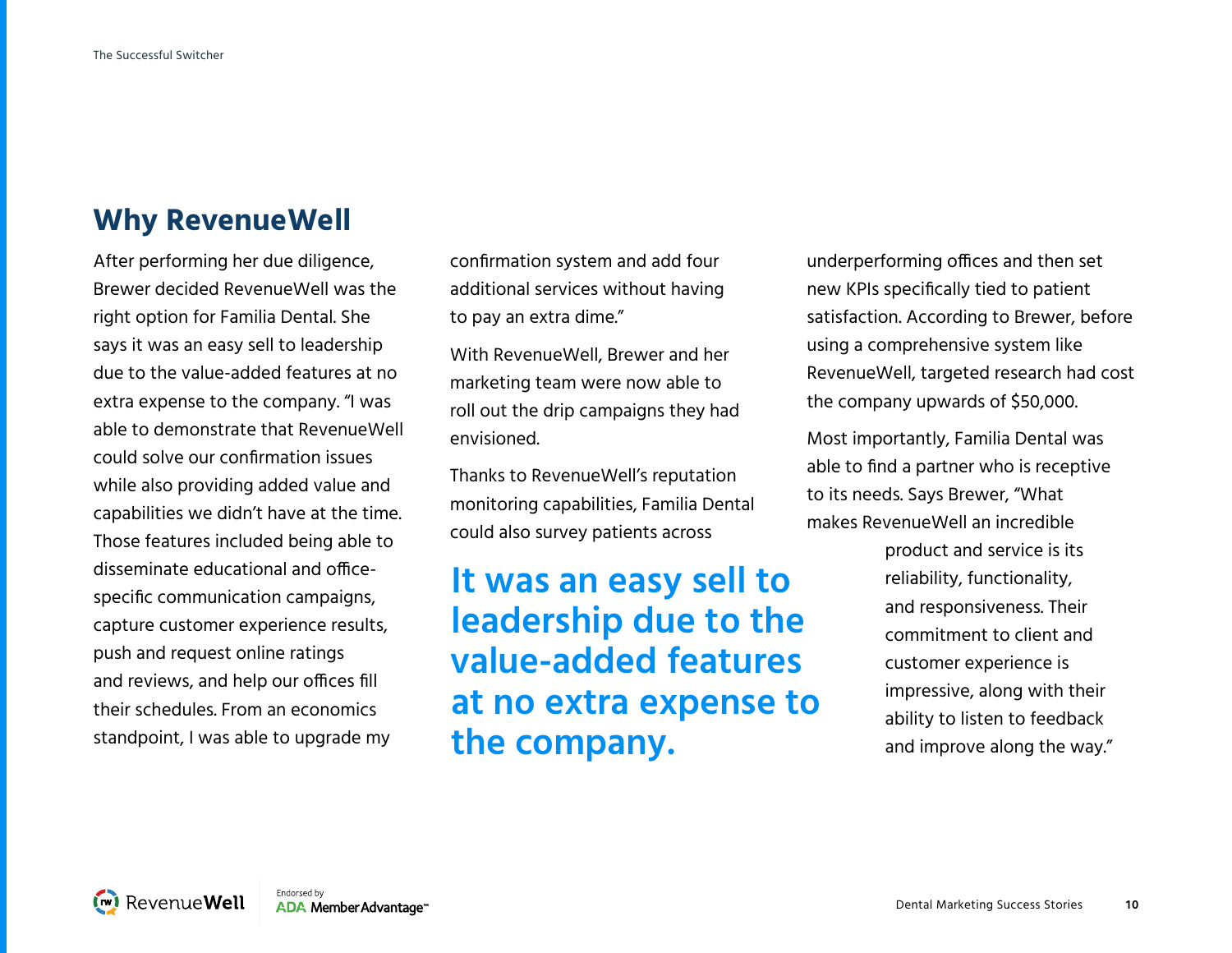#### **The Results**

Since switching to RevenueWell, Familia Dental has found success both operationally and monetarily. Thanks to RevenueWell's unparalleled customer service, Familia has experienced very little friction when implementing new systems and procedures across its practices.

"We've been rolling out RevenueWell in stages so that our offices have time to adjust to the technology and to ensure buy-in," Brewer says of her group's training process.

Thanks to RevenueWell Enterprise's user access controls, every practice under Familia's umbrella maintains its own personal identity.

Says Brewer, "We allow the offices to create smaller-scale communications appropriate for their practice needs. For example, if they have an event

coming up or a new doctor starting, they have the autonomy to build their own campaigns."

And with the versatility it provides, RevenueWell Enterprise allows Familia's corporate marketing team to control larger, revenue-driving campaigns.

Citing the success of a recent campaign, Brewer explains why she and her team like to control major communications. In May, Familia Dental ran a Memorial Day drip campaign for 33 of the group's 42 practices. Targeting patients who hadn't scheduled an appointment within the last 12 months, Familia sent 93,000 email communications. According to Brewer, 20% of the recipients opened the emails, with 632 patients booking and showing up for their appointments. As a result, Familia Dental generated \$100,000 in revenue off that single campaign.

Familia Dental executes promotional communications like the May campaign monthly and has found immediate impact.

"Due to the overwhelming response to our monthly campaigns, we must be prepared and staffed appropriately in the call center because the calls are immediate," explains Brewer.

RevenueWell has made a positive impact across the organization, including operations, billing, and marketing. Brewer believes this is possible because of the multi-faceted communications platform, and the ownership and commitment RevenueWell has displayed to Familia's success.

"RevenueWell is a true partner who genuinely cares for my team, our patients, and the success of our organization."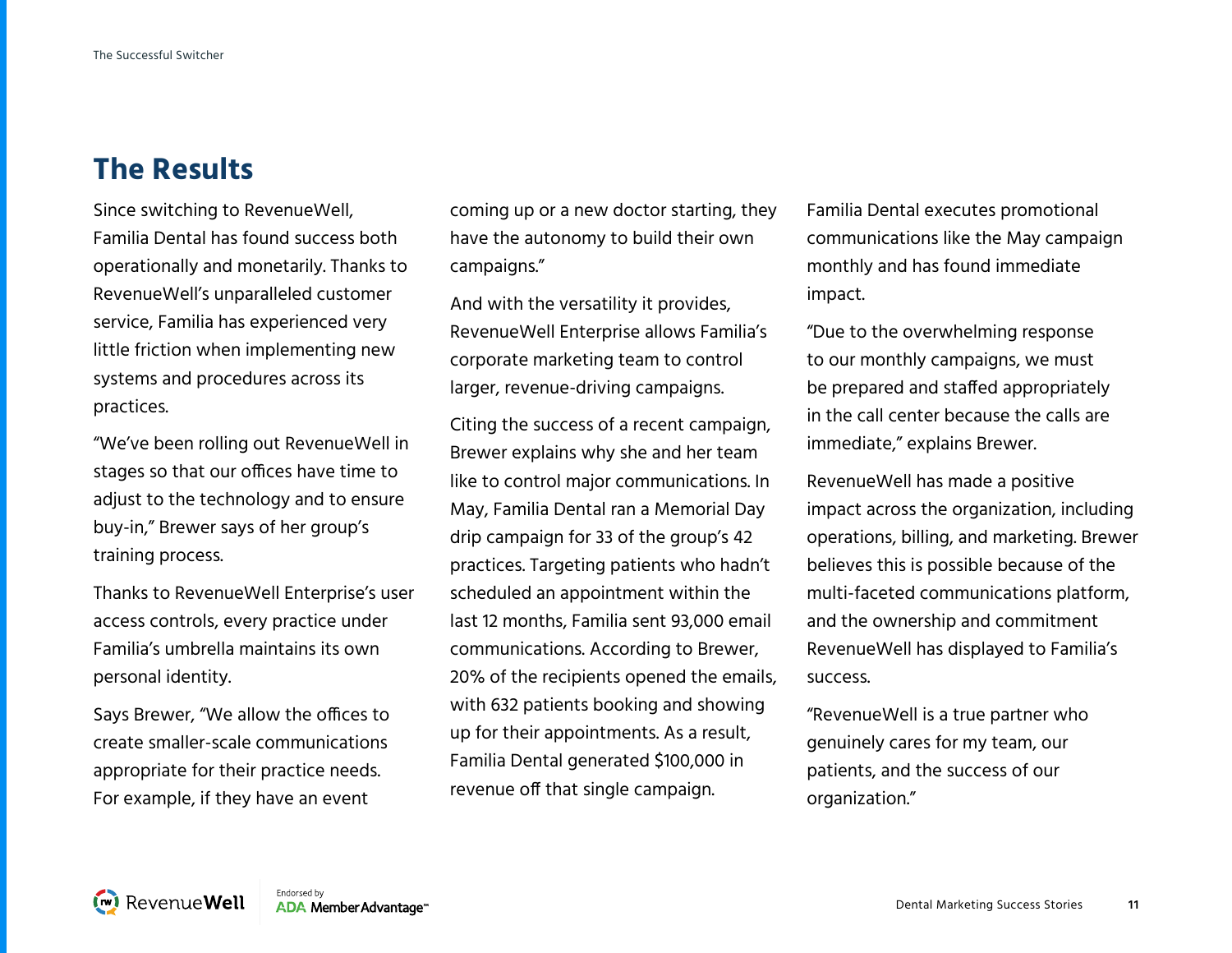#### <span id="page-11-0"></span>**SUCCESS STORY**

## **The Patient Reactivator**

Switching to dental-focused RevenueWell gave this practice the insights and configurability they needed to drive successful reactivation.





#### **Results**

**37** patients reactivated in the first month

**\$9,781** in increased monthly revenue





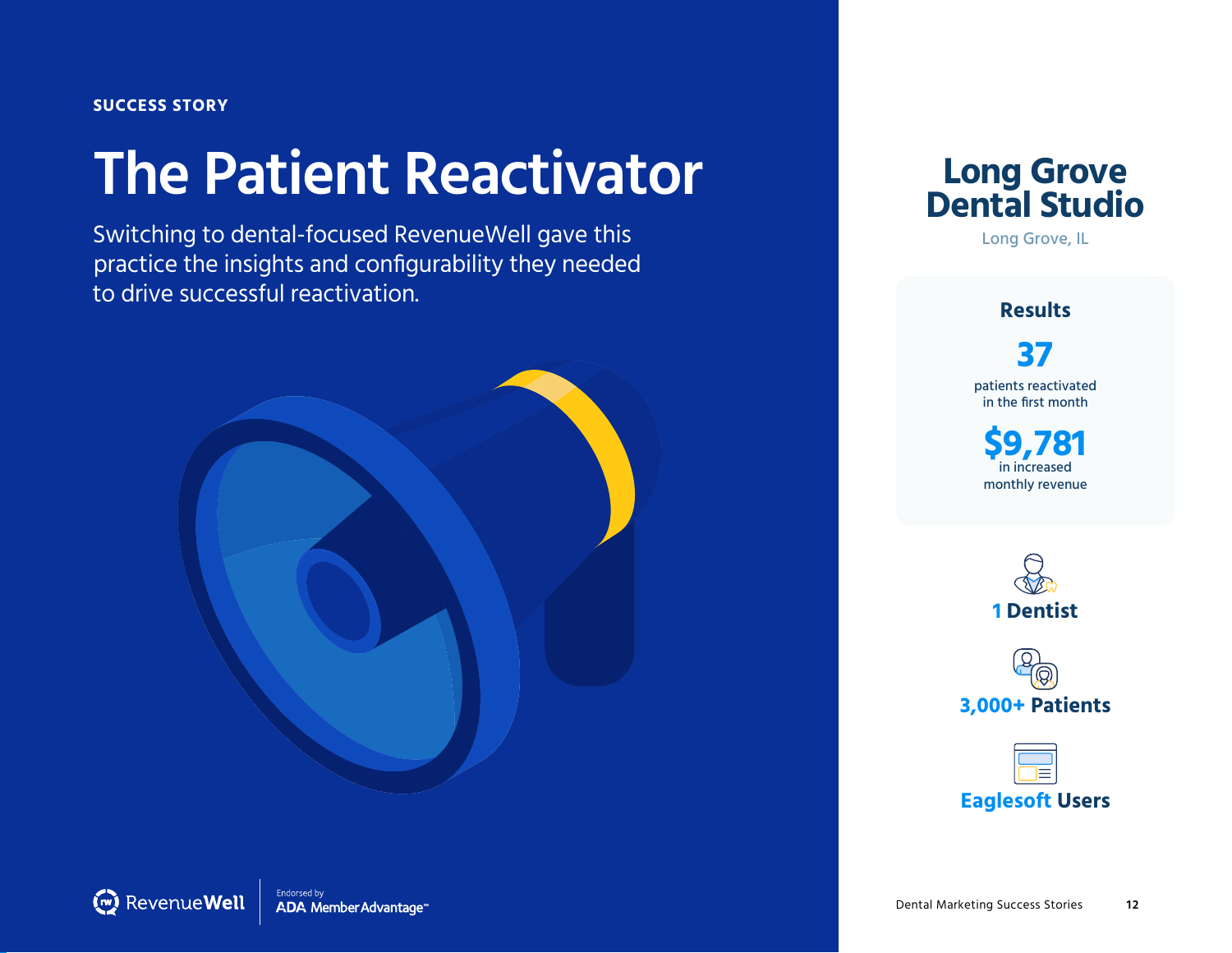#### **The Problem**

When Dr. Nichole DeMars, purchased the already six-year-old Long Grove Dental Studio, she inherited a respectable patient database she anticipated would help grow her business. She soon realized, however, that the size of a patient database hardly equates to production value. Many patients hadn't been in to see the prior owner in years, and hygiene recall compliance was dismal.

While the previous owner tried to engage patients with a different patient communication solution, she enjoyed very limited success due to the system's lack of configurability and dental focus. To make matters worse, the practice

didn't have email addresses on file for most patients and their existing product's limited direct mail capabilities meant the system didn't have sufficient reach to really make an impact.

### **The size of a patient database hardly equates to production value.**

Dr. DeMars wanted to use educational and promotional content to drive patient engagement and retention. But that wasn't the reality. She knew she needed a better solution to make her vision a reality.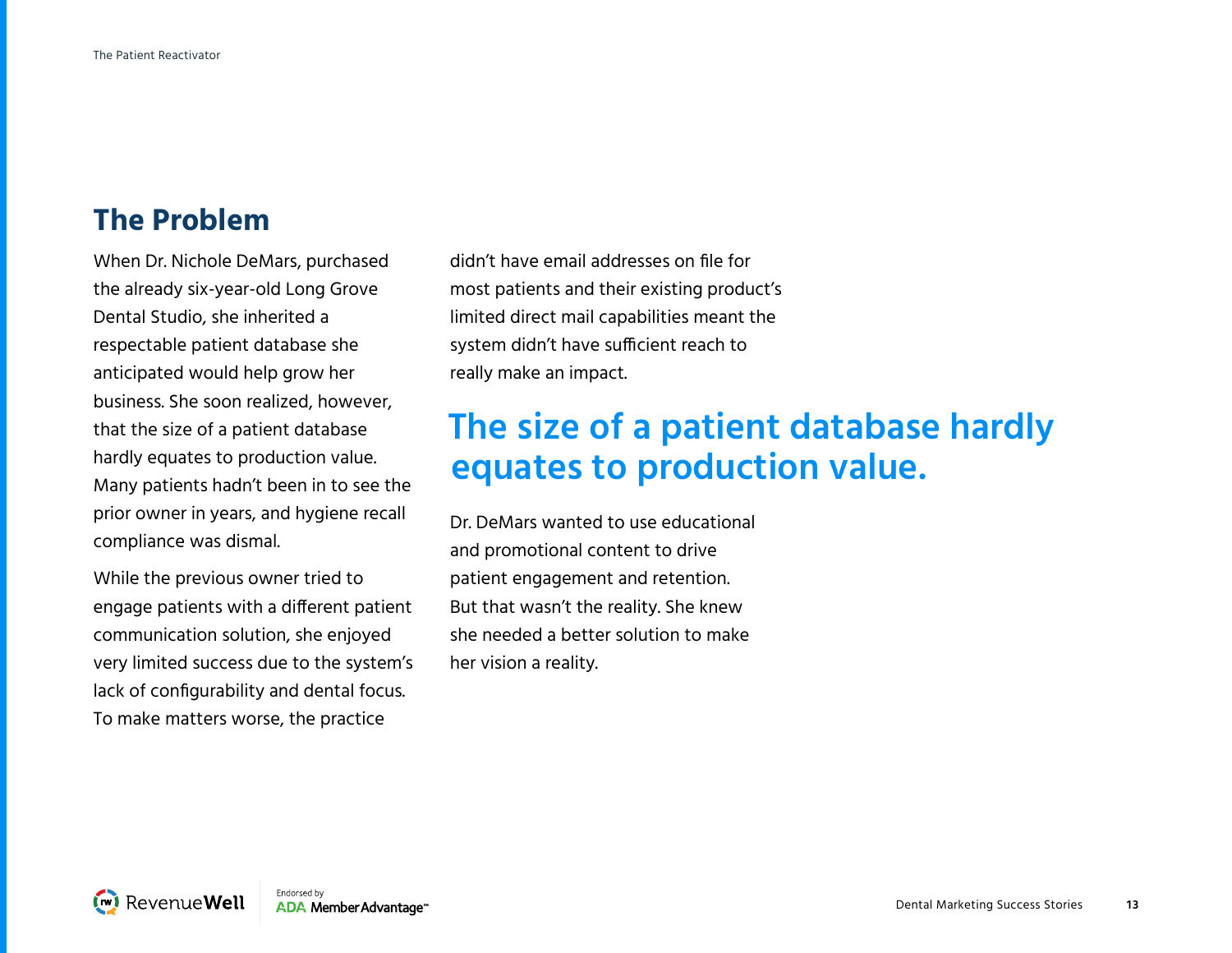#### **Why RevenueWell**

After hearing from a colleague that RevenueWell offered a marketing and communications product designed specifically for dental offices, Dr. DeMars decided to give RevenueWell a closer look.

During her discovery stage, she wanted to see if RevenueWell could help her achieve four immediate goals: announce the office's transition to new ownership, inform her patient base about new technology the office was using, shore up the recall system, and motivate long-lost patients to return to the practice.

After seeing an online demo of RevenueWell's automatic recall and patient reactivation capabilities, and noting that the system featured years of built-in content to drive continuous patient engagement, Dr. DeMars decided to give RevenueWell a try.

### **Dr. DeMars decided to give RevenueWell a closer look.**

Endorsed by (w) Revenue Well ADA Member Advantage\*\*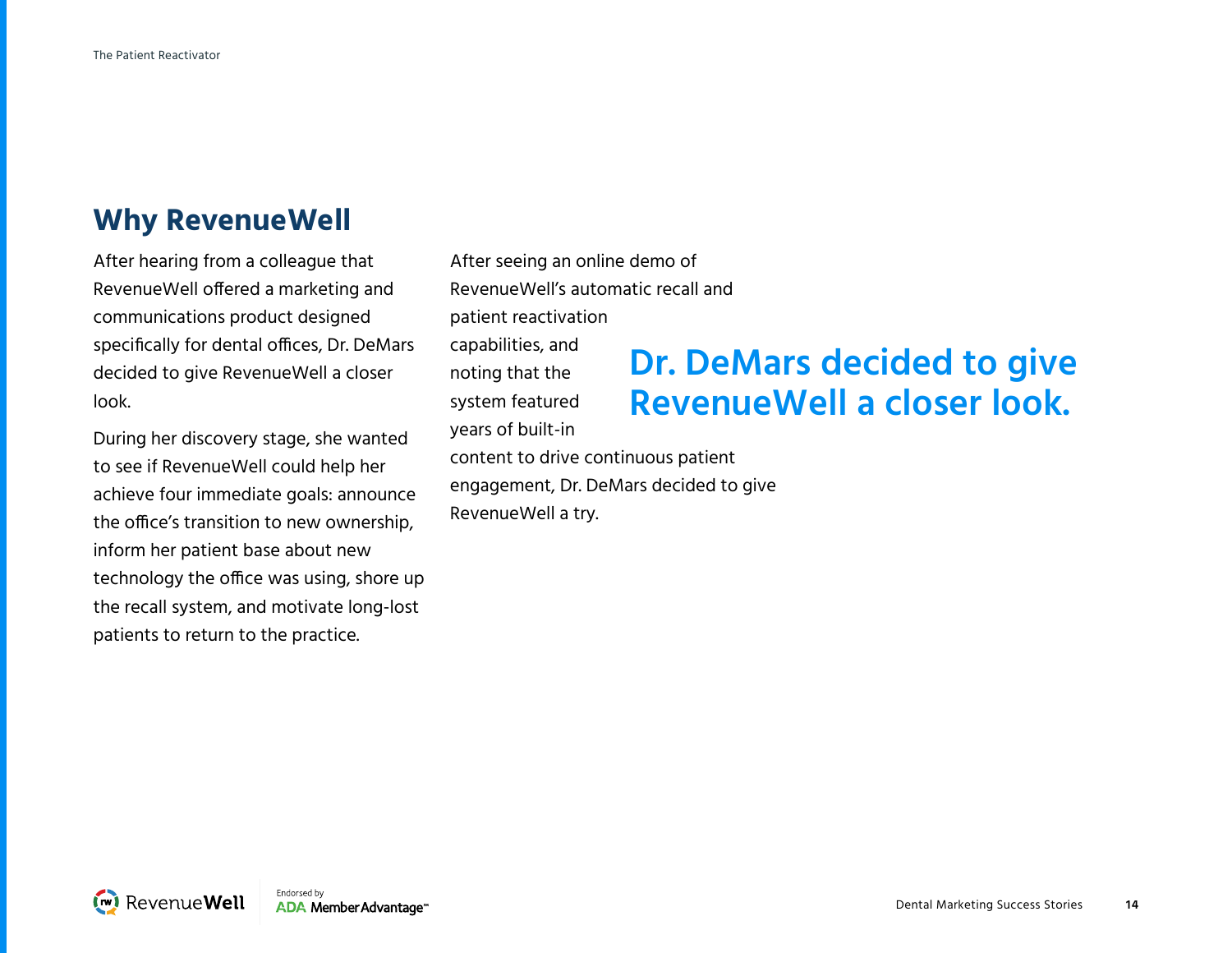#### **The Results**

Long Grove Dental Studio began with sending several tailored patient reactivation campaigns to long-overdue patients, helping the practice bring back many patients with personalized "Welcome Back" incentives as well as inactivate others to clean up the database.

## **RevenueWell's prebuilt newsletters** orthodontic business without the extra **got a great response from patients.**

Dr. DeMars's office manager then used RevenueWell's automatic recall and patient reactivation campaigns to set up a high-touch communication program based on each patient's visit history and recall type.

Lastly, Dr. DeMars' goal of being able to send out announcements and bolster engagement with educational content became a reality, all without having to write a single word of content. RevenueWell's prebuilt newsletters got a great response from patients, helping the office grow its cosmetic and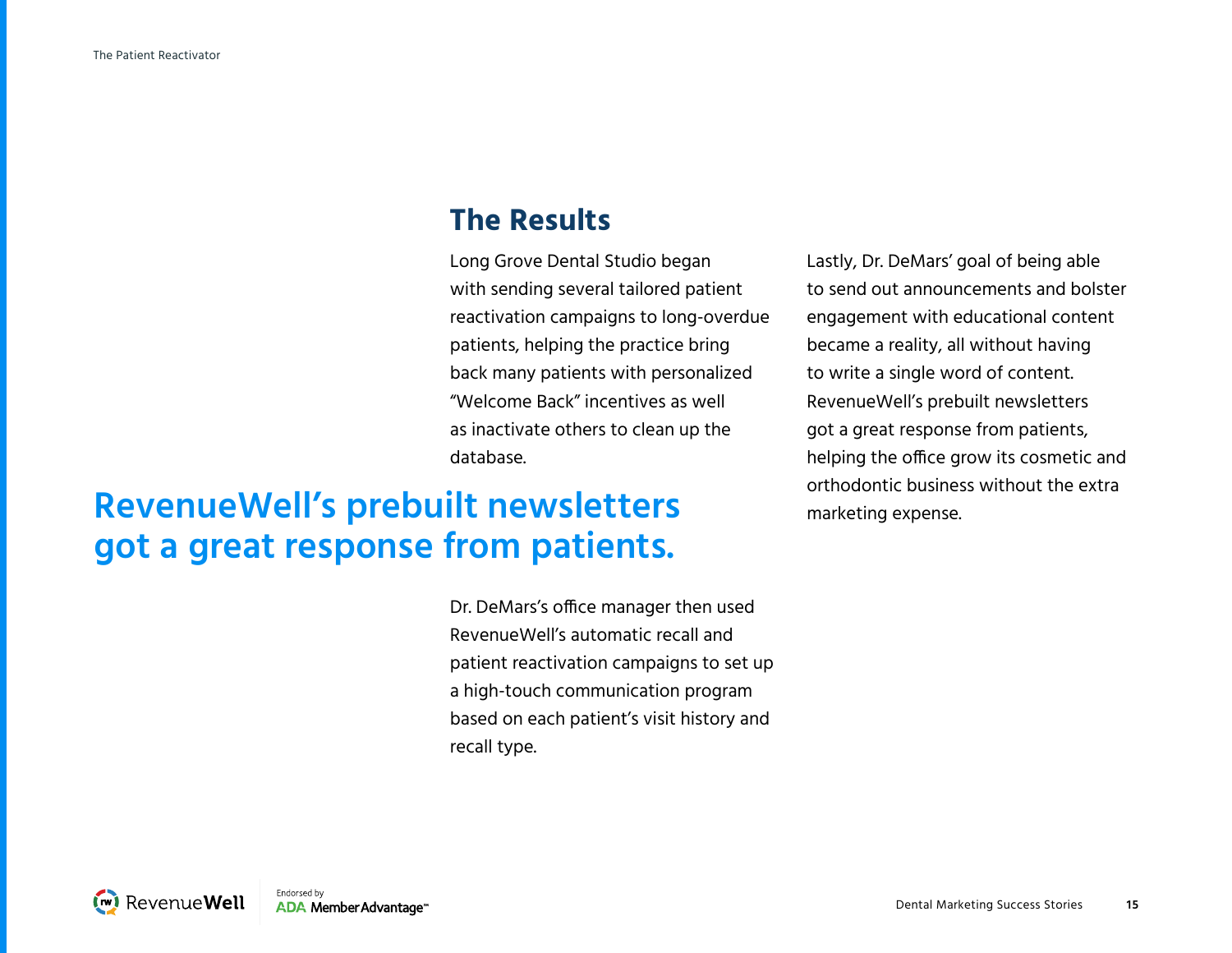<span id="page-15-0"></span>**SUCCESS STORY**

## **The Whitening Wizard**

Faced with flat revenues, this practice used RevenueWell's pre-built and customizable teeth whitening campaigns to easily drive 53 new appointments and generate \$21,909.



**Front Range Dental Center**

Fort Collins, CO

**\$21,909** in revenue and 53 new appointments from two whitening campaigns **Results**







**75 New Patients per Month**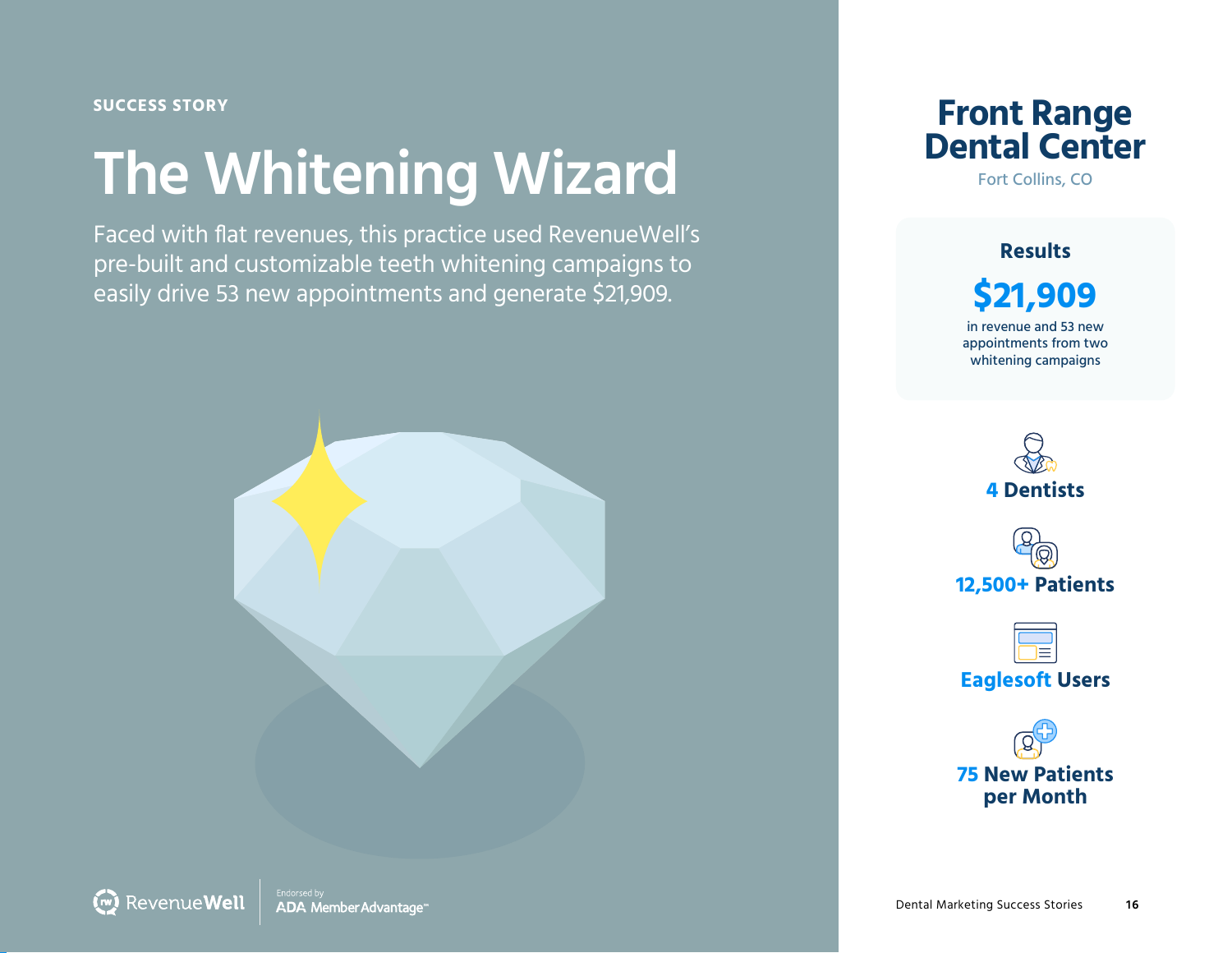#### **The Problem**

Situated in Fort Collins, Colorado, Front Range Dental Center has a predominantly affluent patient base. Most patients have had braces, and there's a Waterpik and Sonicare in every house. They care about oral health. As such, Front Range is a high-volume practice with a heavy concentration on hygiene.

"Our practice is predominantly more of a hygiene practice than it is a restorative

practice," says practice administrator Kurt Radtke, "because our patient needs would be a one-service, two-service, three-service filling, but our patients take care of their teeth."

The challenge for the Front Range team, then, was this: Continue its accelerated hygiene program while also finding ways to increase revenue in a relatively healthy community.

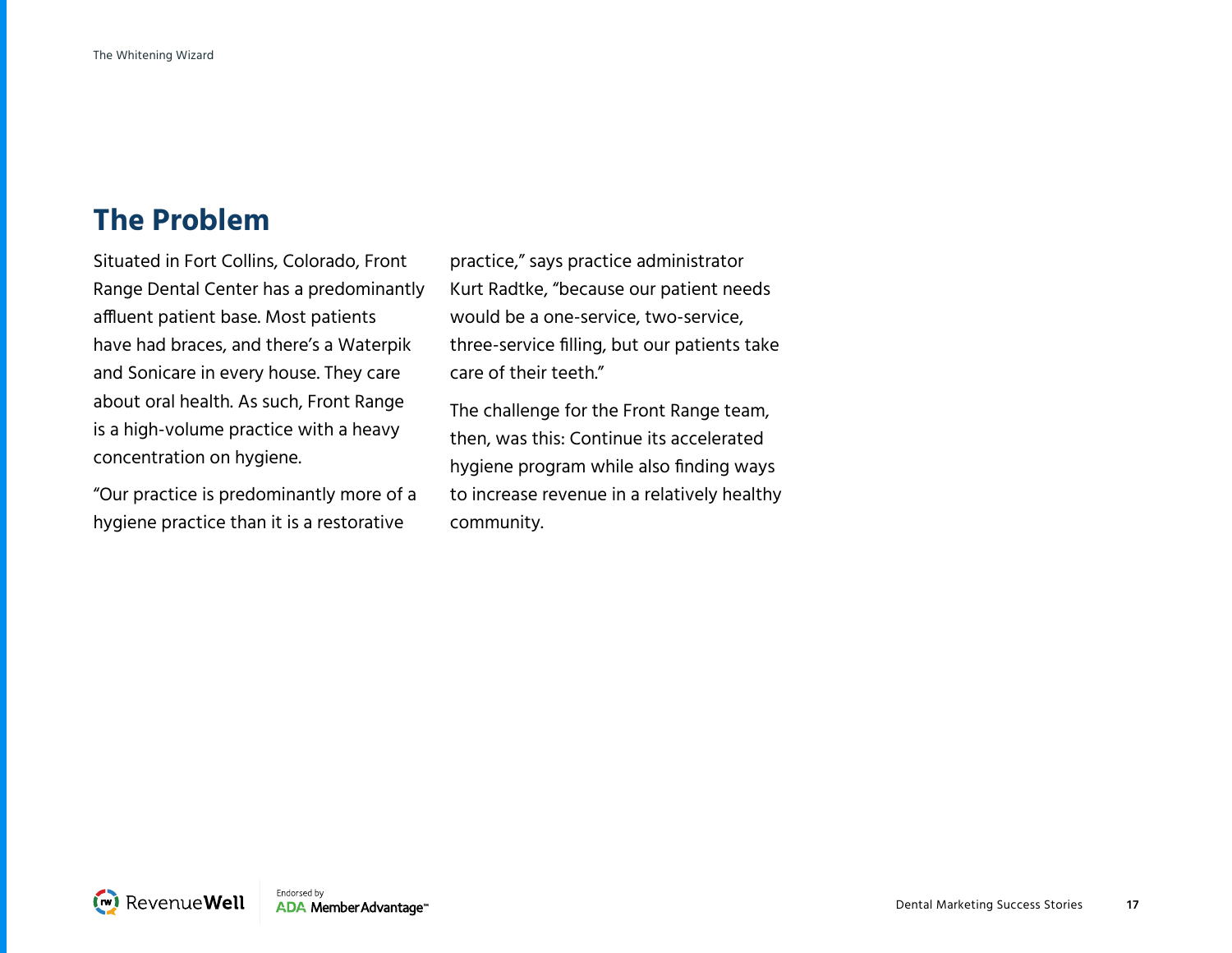#### **Why RevenueWell**

Earlier in the year, Front Range had started using Zoom whitening. According to Radtke, it's a low-cost option that can yield a significant profit. Moreover, this kind of service helps fill rooms and keeps his team busy.

"My Zoom cost me \$100, and I book it with a chair in one room that is underutilized," he explains. "I'm already paying a team member to utilize the room, so she's going to be in there no matter what. So for me, it's just pure profit outside of the cost of the product." In order to market their new offering, Radtke and his team opted to use RevenueWell's custom campaigns. RevenueWell contains prebuilt campaigns specifically for Zoom whitening, making it a nobrainer. Coupled with a techsavvy patient base, the Front Range team believed these campaigns would yield a large dividend with little effort.

**"The amount of revenue we did from the first Zoom blast paid for my RevenueWell campaigns for three years. My second Zoom campaign paid for it for another two years. I'm just looking at one product."**

Dr. Kathryn Radtke Front Range Dental Center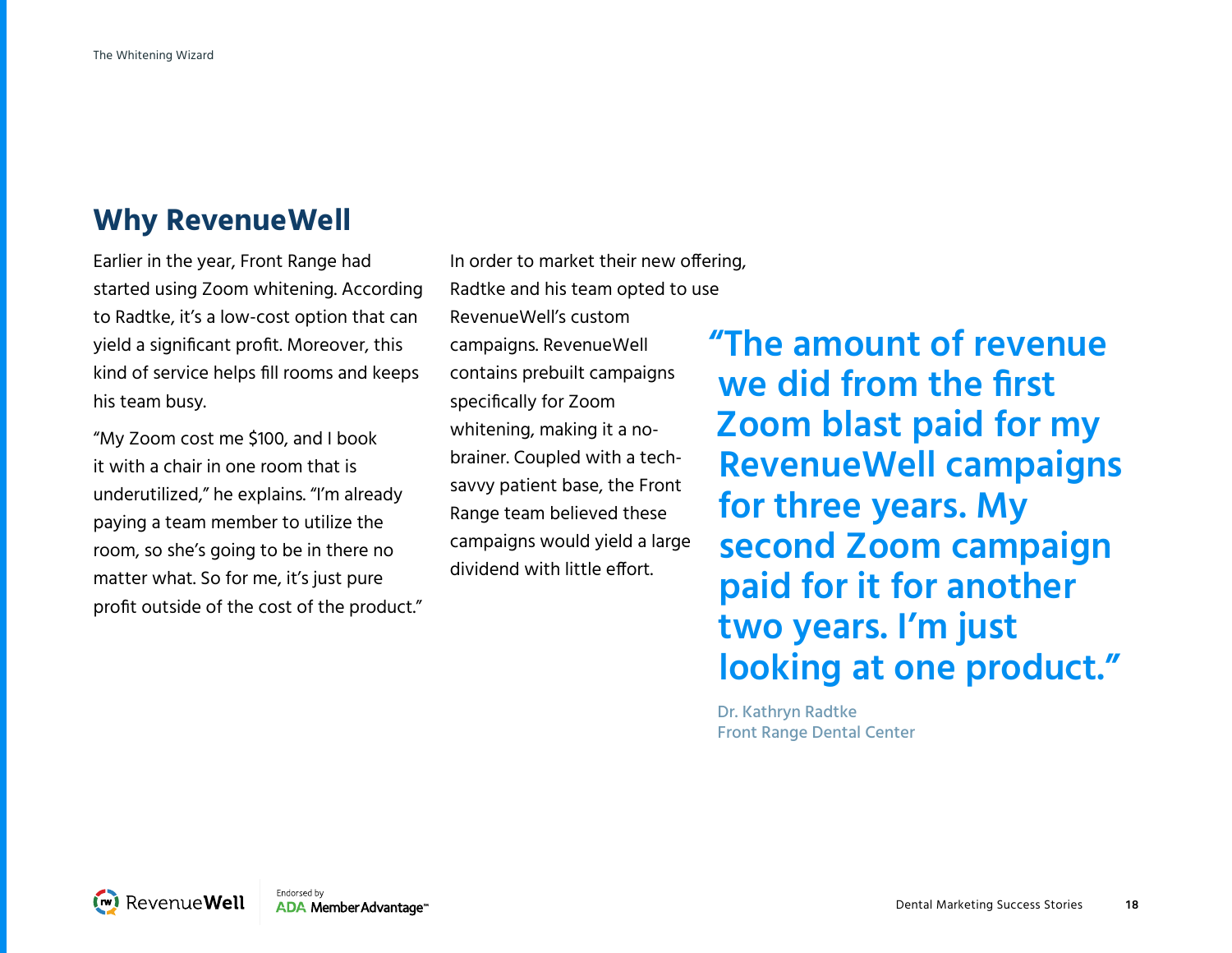#### **The Results**

The first campaign was sent toward the end of February, heading into prom and wedding season. In it, the practice showed before-and-after photos and included a few words on how the whitenings only take around 15 minutes. All told, these two campaigns brought in over 50 appointments and more than \$21,000. In terms of a return on investment, with just a few clicks of the mouse, the practice paid for five years of RevenueWell.

## **All told, these two campaigns brought in over 50 appointments and more than \$21,000.**

Riding the success of the first campaign, Front Range sent another identical campaign in mid-May, right in time for the wedding season. This second campaign generated roughly 20 more appointments and over \$7,500 in revenue.

Front Range has found even more success from other campaigns within RevenueWell, but the practice accomplished several goals with these two simple emails: they alerted patients to a new service, generated revenue, and paid off their revenue driver, RevenueWell, for a half-decade.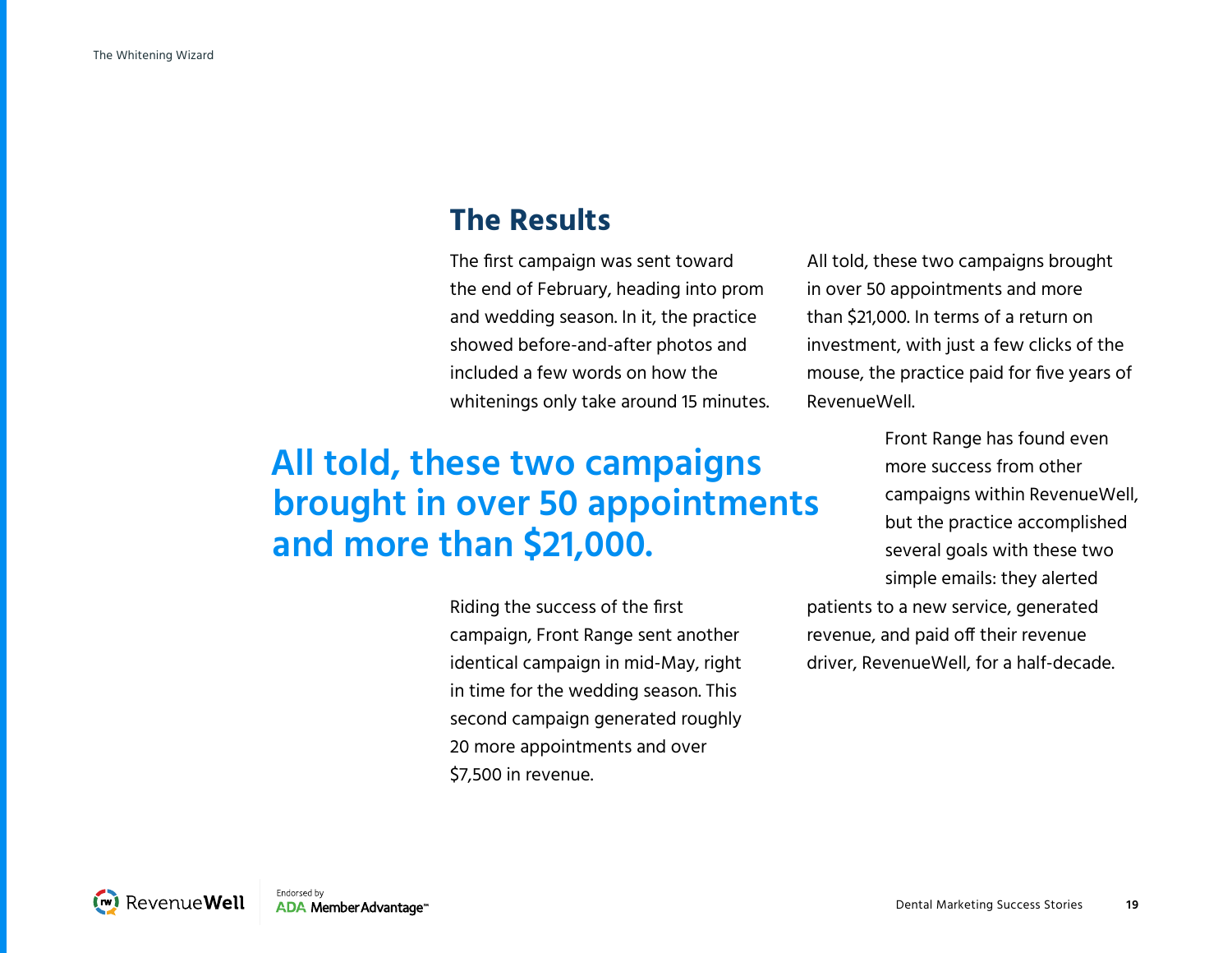#### <span id="page-19-0"></span>**SUCCESS STORIES**

## **The Schedule Optimizer**

With a practice built on family-style care and operational efficiency, this practice found even greater success by automating patient communication.





West Virginia

#### **Results**

**5%** reduction in no-show rates

**\$72,000**<br>savings in staff time



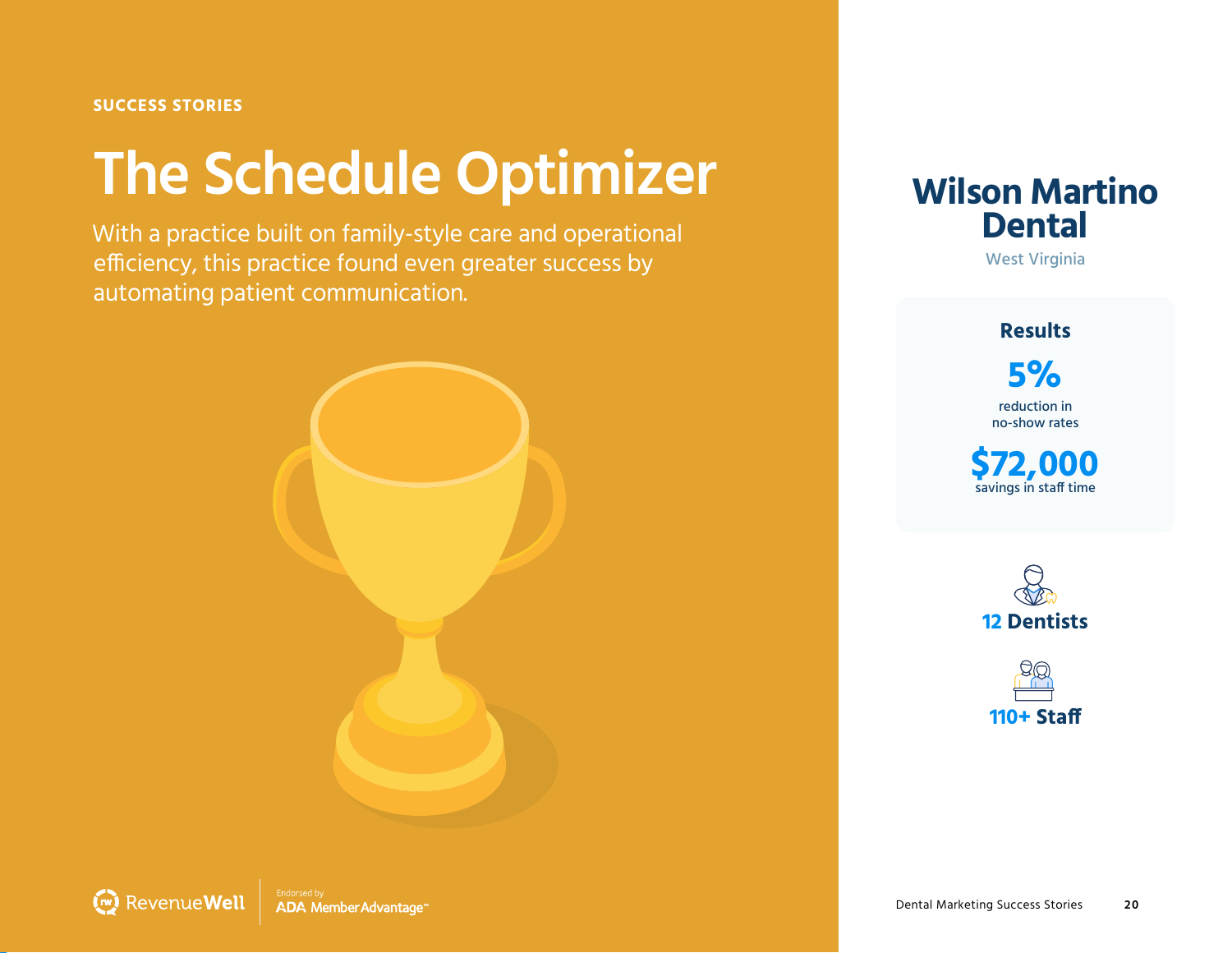#### **The Problem**

With 12 doctors and 110 total staff across several locations, Wilson Martino Dental serves about 400 patients every day. Every location seems busier than the next, buoyed by a well-honed structure of systems and protocol. It's an organization where every employee has a purpose, every patient knows what's happening, and every doctor can spend the time they need to make patients feel like family. Most owners would marvel

at the complexity and success of the chain, but the leadership team at Wilson Martino

Dental wanted to keep pushing forward. One area of opportunity was getting more scheduled patients in the chair for their appointments. Prior to using RevenueWell, despite heavy investment in manual reminder calls, the practice had a no-show rate of 16%. Wilson Martino Dental knew that even the smallest improvement in this area would add a substantial amount to the bottom line, so it seemed like a problem worth solving.

**Despite heavy investment in manual reminder calls, the practice had a no-show rate of 16%.**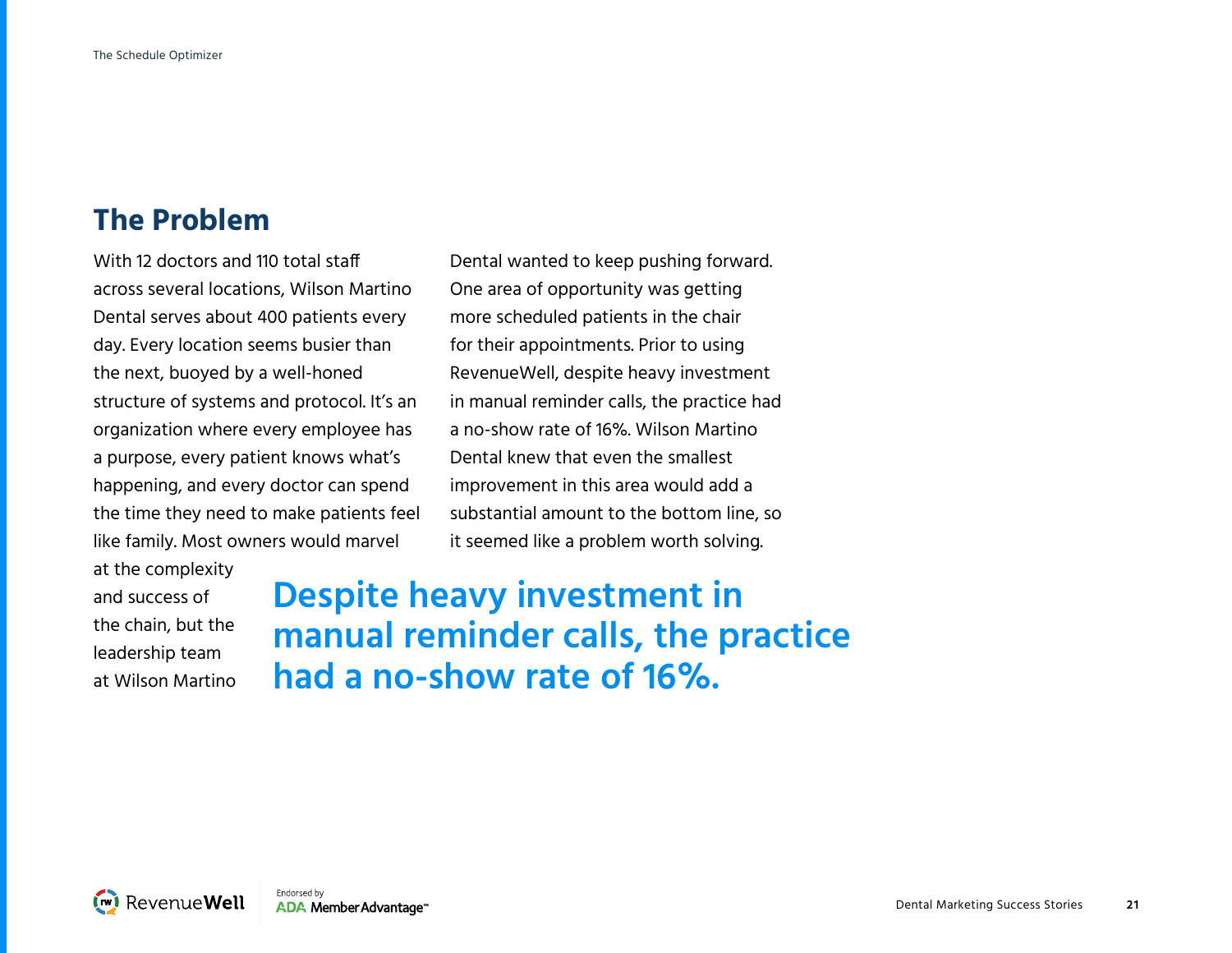#### **Why RevenueWell**

Dr. Martino's team understood that using an automated appointment confirmation system was the only way to make its process consistent and repeatable across all six locations. After reviewing the automated reminder solutions on the market, Wilson Martino Dental chose RevenueWell for two main reasons. First, the solution was incredibly easy to configure and use — which was very important since the practice needed to

train an already busy team of over 100 on the new system. Second, RevenueWell's seamless integration of text messages, emails, automated phone calls, and

mailed postcards meant the system could reach 100% of the patients coming in on any given day.

**The system could reach 100% of the patients coming in on any given day.**

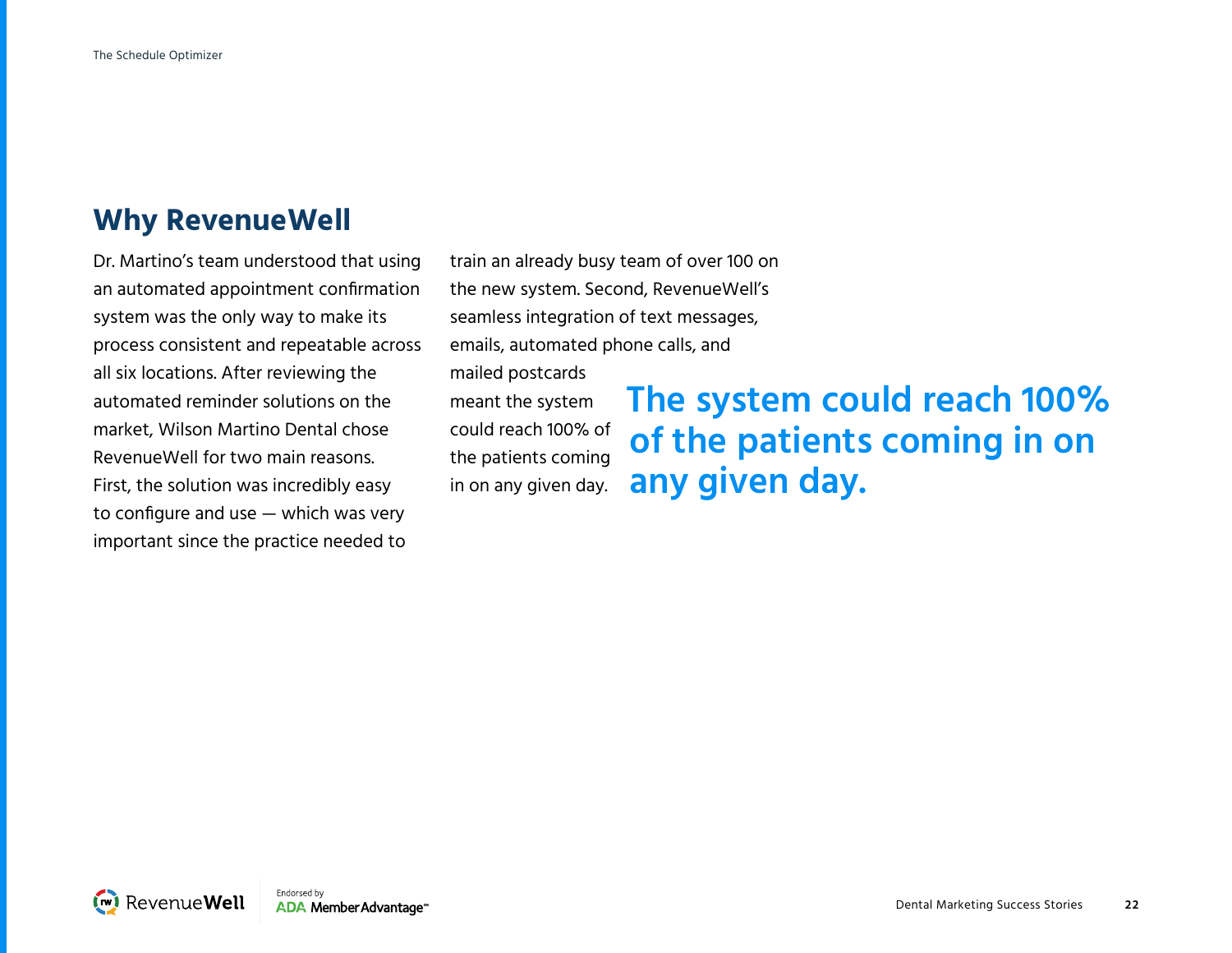#### **The Results**

The first and most noticeable change at Wilson Martino was something they hadn't predicted: peace and quiet. The team no longer had to call 60 to 70 patients every day at every location to confirm appointments. And while the office calmed, the numbers rejoiced. Since using RevenueWell, no-call and no-shows dropped to an all-time low.

**The team no longer had to call 60 to 70 patients every day at every location to confirm appointments.** 

Dr. Martino's team attributes these results to several factors: RevenueWell's tight integration with their Eaglesoft software, the multiple automatic reminders each patient receives, and the system's ability to help its team capture cell phone numbers and email addresses for every patient coming into the office. In fact, Wilson Martino Dental

> is so thorough in their data collection, they now have an email address and phone number on file for the majority of their entire active patient base.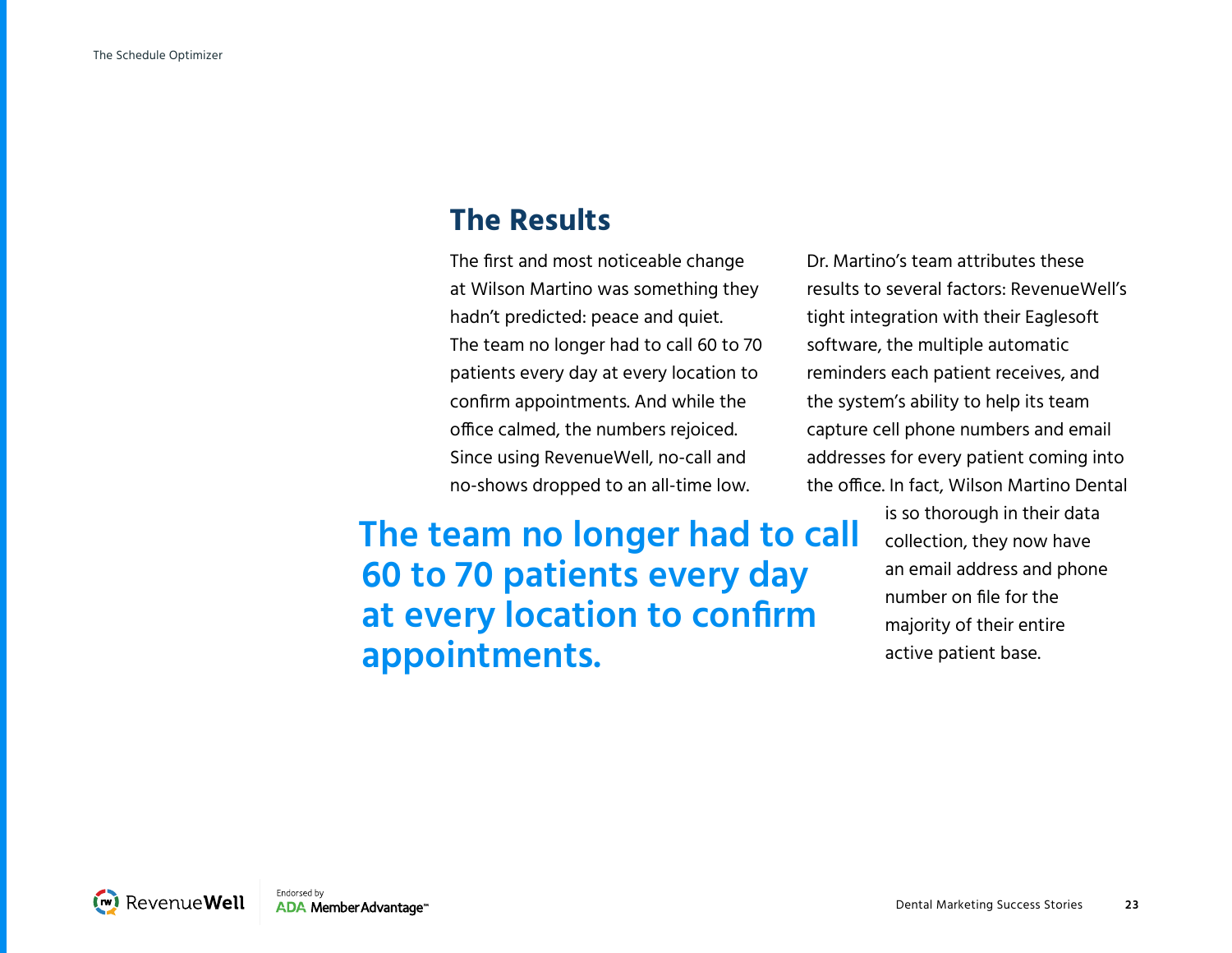#### **SUCCESS STORIES**

## **Conclusion**

There's no better way to learn than seeing how your fellow practice owners are meeting and beating the same challenges you face. We hope you've gained a few great ideas from their stories.

**You can find more Success Stories and case study videos at [RevenueWell.com.](https://www.revenuewell.com/)**

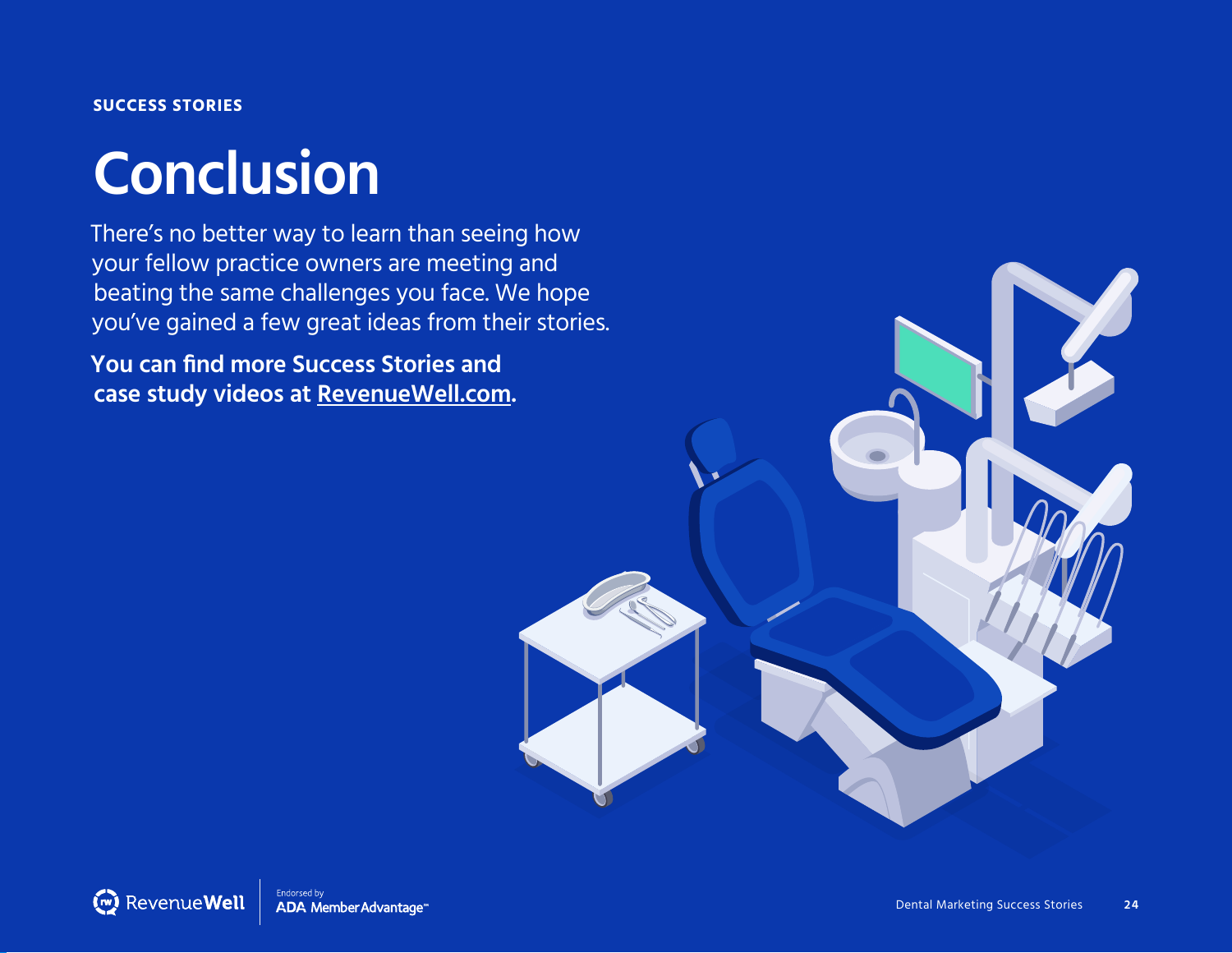#### **About RevenueWell**

RevenueWell gives dental teams the powerful, easy-to-use tools they need to fill their schedule and eliminate time-consuming tasks. The results: More new patients, increased production from existing patients, and a more productive team.

Here's why it's awesome:

#### **1. It's designed for dental practices.**

RevenueWell was built from the ground up specifically for dental practices. We know where your challenges and opportunities lie, and we've designed our solutions to work the way your team works to eliminate the challenges and maximize the opportunities.

#### **2. It integrates with your PMS.**

RevenueWell plugs right into your Practice Management Software and reads ADA codes, treatment plans and patient histories to identify the treatment opportunities that are already in your database. Then it gives you powerful tools to reactivate those patients and fill your schedule.

#### **3. It's a complete communication solution.**

From email to 2-way texting to VoIP phone systems, RevenueWell provides the complete communication platform you need to skip the phone tag and communicate with your patients the way they want to communicate.